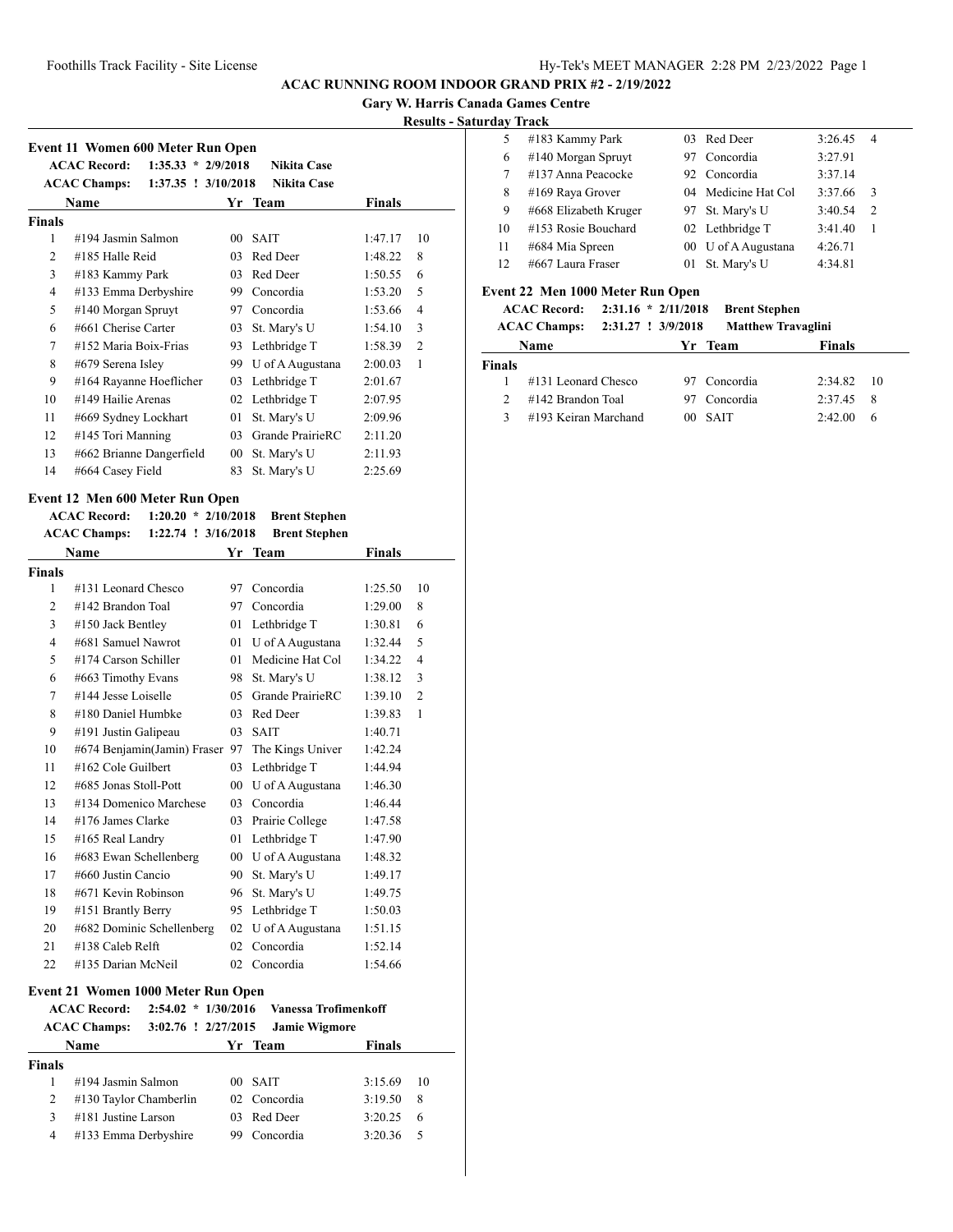| 4  | #157 Logan Danyluk            |    | 01 Lethbridge T     | 2:44.55 | 5              |
|----|-------------------------------|----|---------------------|---------|----------------|
| 5  | #175 Brannon Sumner           | 04 | Medicine Hat Col    | 2:49.34 | $\overline{4}$ |
| 6  | #182 Axsivier Lawrence        | 95 | Red Deer            | 2:50.40 | 3              |
| 7  | #680 Ben Nawrot               | 01 | U of A Augustana    | 2:52.31 | $\overline{c}$ |
| 8  | #144 Jesse Loiselle           | 05 | Grande PrairieRC    | 3:00.41 | 1              |
| 9  | #180 Daniel Humbke            | 03 | Red Deer            | 3:02.42 |                |
| 10 | #171 Shintaro Iwata           |    | 04 Medicine Hat Col | 3:03.73 |                |
| 11 | #173 Jaiden Romaniuk          | 02 | Medicine Hat Col    | 3:05.16 |                |
| 12 | #673 Jonah Edmundson          | 00 | The Kings Univer    | 3:09.65 |                |
| 13 | #674 Benjamin(Jamin) Fraser   | 97 | The Kings Univer    | 3:13.69 |                |
| 14 | #191 Justin Galipeau          | 03 | SAIT                | 3:13.90 |                |
| 15 | #179 Wyatt Grainger           | 02 | Red Deer            | 3:15.19 |                |
| 16 | #176 James Clarke             | 03 | Prairie College     | 3:17.15 |                |
| 17 | #670 Tanner Nordstrom-Youn 91 |    | St. Marv's U        | 3:27.79 |                |
|    |                               |    |                     |         |                |

## **Event 31 Women 1500 Meter Run Open**

#### **ACAC Record: 4:36.14 \* 1/28/2017 Hannah Leggatt**

|               | 4:47.78 ! 3/7/2014<br><b>ACAC Champs:</b> |      | <b>Jamie Wigmore</b> |         |                |
|---------------|-------------------------------------------|------|----------------------|---------|----------------|
|               | <b>Name</b>                               |      | Yr Team              |         |                |
| <b>Finals</b> |                                           |      |                      |         |                |
| 1             | #130 Taylor Chamberlin                    |      | 02 Concordia         | 5:24.44 | 10             |
| 2             | #181 Justine Larson                       | 03   | Red Deer             | 5:30.63 | 8              |
| 3             | #666 Maria Fox                            | 93.  | St. Mary's U         | 5:36.38 | 6              |
| 4             | #678 Chloe Funnell                        |      | 03 U of A Augustana  | 5:36.44 | 5              |
| 5             | #137 Anna Peacocke                        | 92   | Concordia            | 5:37.27 | $\overline{4}$ |
| 6             | #156 Sydney Crowe                         |      | 01 Lethbridge T      | 5:39.80 | 3              |
| 7             | #672 Sydney Zissos                        | 01   | St. Mary's U         | 5:41.96 | $\overline{2}$ |
| 8             | #665 Sarah Foscarini                      | 84 - | St. Mary's U         | 6:49.33 |                |
| 9             | #677 Delaney Vincent                      | 01   | The Kings Univer     | 7:02.22 | 1              |
| 10            | #676 Rachel Stang                         | 95   | The Kings Univer     | 7:40.44 |                |
|               | Event 32 Men 1500 Meter Run Open          |      |                      |         |                |

|                | <b>ACAC Record:</b>                | $3:54.31 * 2/10/2019$ |                 | <b>Matthew Travaglini</b>            |               |                |
|----------------|------------------------------------|-----------------------|-----------------|--------------------------------------|---------------|----------------|
|                | <b>ACAC Champs:</b>                | 3:57.91 ! 3/16/2019   |                 | <b>Matthew Travaglini</b>            |               |                |
|                | <b>Name</b>                        |                       |                 | Yr Team                              | <b>Finals</b> |                |
| <b>Finals</b>  |                                    |                       |                 |                                      |               |                |
| 1              | #187 Daniel Szucs                  |                       | 00 <sup>1</sup> | Red Deer                             | 4:13.82       | 10             |
| $\overline{c}$ | #177 Ethan Duret                   |                       | 03              | Red Deer                             | 4:21.72       | 8              |
| 3              | #193 Keiran Marchand               |                       | 00              | <b>SAIT</b>                          | 4:25.68       | 6              |
| $\overline{4}$ | #166 Carter Van Roon               |                       |                 | 03 Lethbridge T                      | 4:31.28       | 5              |
| 5              | #158 Justin Fisher                 |                       | 99.             | Lethbridge T                         | 4:38.12       | 4              |
| 6              | #188 Jadyen Wildcat                |                       | 01              | Red Deer                             | 4:38.99       |                |
| 7              | #163 Cole Herbert                  |                       |                 | 01 Lethbridge T                      | 4:53.92       |                |
| 8              | #146 Kade Singer                   |                       |                 | 04 Grande PrairieRC                  | 5:12.87       | 3              |
| 9              | #179 Wyatt Grainger                |                       | 02              | Red Deer                             | 5:19.50       |                |
| 10             | #195 Jonathan Samper               |                       |                 | 92 SAIT                              | 5:38.40       | $\overline{c}$ |
|                | Event 41 Women 3000 Meter Run Open |                       |                 |                                      |               |                |
|                | ACAC Record: 10:10.56 * 2/7/2015   |                       |                 | <b>Mirelle Martens</b>               |               |                |
|                | <b>ACAC Champs:</b>                |                       |                 | 10:21.53 ! 2/27/2015 Mirelle Martens |               |                |
|                | <b>Name</b>                        |                       |                 | Yr Team                              | <b>Finals</b> |                |
| <b>Finals</b>  |                                    |                       |                 |                                      |               |                |
| 1              | #168 Pyper Gill                    |                       | 03              | Medicine Hat Col                     | 12:48.71      | 10             |
|                | Event 42 Men 3000 Meter Run Open   |                       |                 |                                      |               |                |
|                | <b>ACAC Record:</b>                | $8:22.00 * 2/9/2018$  |                 | <b>Matthew Travaglini</b>            |               |                |
|                | <b>ACAC Champs:</b>                | 8:33.70 ! 3/2019      |                 | <b>Matthew Travaglini</b>            |               |                |
|                | <b>Name</b>                        |                       | Yr              | <b>Team</b>                          | <b>Finals</b> |                |
| <b>Finals</b>  |                                    |                       |                 |                                      |               |                |

|   | #187 Daniel Szucs      | 00 Red Deer         | 9:10.95  | $\sqrt{10}$    |  |
|---|------------------------|---------------------|----------|----------------|--|
|   | #186 Devin Saunders    | 00 Red Deer         | 10:57.45 | - 8            |  |
| 3 | #675 Aden Gagnon       | 01 The Kings Univer | 11:55.51 | - 6            |  |
| 4 | #155 Cristobal Catalan | 95 Lethbridge T     | 12:12.46 | - 5            |  |
|   | #195 Jonathan Samper   | 92 SAIT             | 12:27.41 | $\overline{4}$ |  |
|   |                        |                     |          |                |  |

## **Event 51 Women 4x400 Meter Relay 396m each le Open**

**ACAC Record: 4:02.32 \* 3/10/2018 MacEwan Griffins**

## **A Ntiamoah, V Schlottke, N Case, H Leggatt**

## **ACAC Champs: 4:02.32 ! 3/10/2018 MacEwan Griffins**

## **A Ntiamoah, V Schlottke, N Case, H Leggatt**

| Team                        | Relav                      | <b>Finals</b>         |     |
|-----------------------------|----------------------------|-----------------------|-----|
| <b>Finals</b>               |                            |                       |     |
| Red Deer Polytechnic        |                            | 4:28.97               | -10 |
| 1) $\#185$ Halle Reid 03    |                            | 2) #183 Kammy Park 03 |     |
| $3)$ #181 Justine Larson 03 |                            |                       |     |
|                             | 4) #184 Lauren Pasiuk $00$ |                       |     |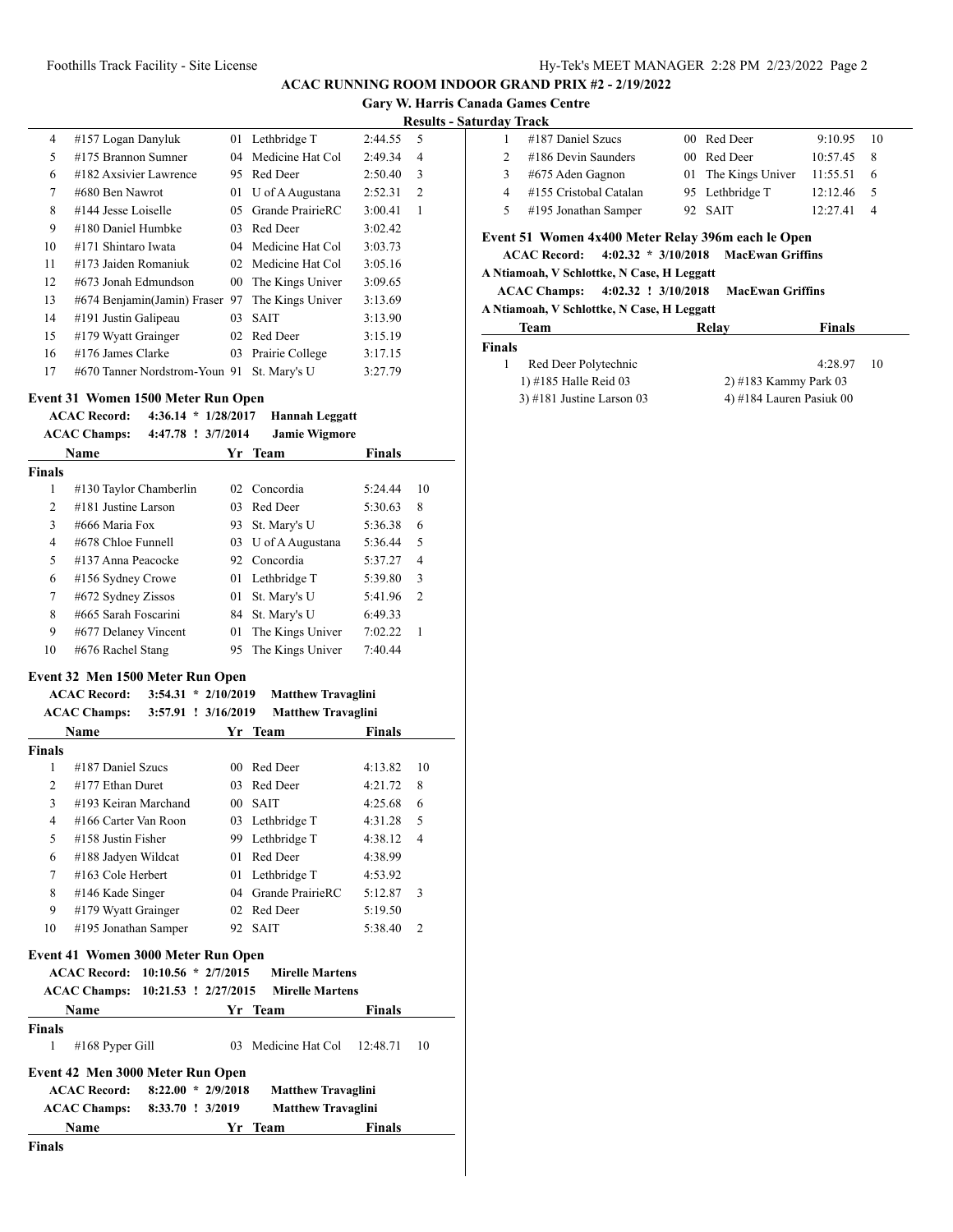## **Gary W. Harris Canada Games Centre**

## **Results - Saturday Track**

| Finals  (Event 51 Women 4x400 Meter Relay 396m each le Open)<br>1) #165 Real Landry 01<br>2) #154 Kurt Caballo 98<br><b>Team</b><br>Relay<br><b>Finals</b><br>3) #162 Cole Guilbert $03$<br>4) #163 Cole Herbert 01<br>Concordia University<br>4:38.42 8<br>2<br>1) #130 Taylor Chamberlin 02<br>2) #133 Emma Derbyshire 99<br>Event 255 Women 4x200 Meter Relay 198m each le Open<br>3) #140 Morgan Spruyt 97<br>4) #132 Tanish Cronin 97<br><b>ACAC Record:</b><br>$1:56.62 * 3/7/2020$<br><b>Oueens</b><br>Medicine Hat College<br>4:48.82<br>6<br>3<br><b>Team</b><br>Relay<br><b>Finals</b><br>1) #169 Raya Grover 04<br>$2)$ #168 Pyper Gill 03<br>Finals<br>3) #167 Angela Bunn 85<br>4) #172 Chelydnn Molnar 02<br>Red Deer Polytechnic<br>$1:55.29*$ 10<br>1<br>Leth. College<br>$4:50.42 \quad 5$<br>4<br>1) #185 Halle Reid 03<br>2) #183 Kammy Park 03<br>1) #149 Hailie Arenas $02$<br>2) #152 Maria Boix-Frias 93<br>3) #181 Justine Larson $03$<br>4) #184 Lauren Pasiuk 00<br>4) #164 Rayanne Hoeflicher 03<br>$3)$ #156 Sydney Crowe 01<br>2:03.28<br>Leth. College<br>8<br>2<br>4:59.22 4<br>5<br>St. Mary's U<br>1) #149 Hailie Arenas $02$<br>2) #152 Maria Boix-Frias 93<br>1) #666 Maria Fox 93<br>2) #668 Elizabeth Kruger 97<br>3) #153 Rosie Bouchard 02<br>4) #164 Rayanne Hoeflicher 03<br>3) #661 Cherise Carter 03<br>4) #672 Sydney Zissos 01<br>Event 52 Men 4x400 Meter Relay 396 each leg Open<br>3:31.12 * 3/10/2018 SAIT Trojans<br><b>ACAC Record:</b><br>B Stephen, C Karg, M Travaglini, B Lauweryssen<br><b>ACAC Champs:</b><br>3:31.12 ! 3/10/2018<br><b>SAIT Trojans</b><br>B Stephen, C Karg, M Travaglini, B Lauweryssen<br><b>Finals</b><br>Team<br>Relay<br><b>Finals</b><br>Red Deer Polytechnic<br>1<br>3:47.01<br>-10<br>1) #187 Daniel Szucs $00$<br>3) #178 Kevin Edmondson 03<br>4) #177 Ethan Duret 03<br>Concordia University<br>3:48.04<br>8<br>2<br>1) #131 Leonard Chesco 97<br>2) #142 Brandon Toal 97<br>3) #139 Ethan Samson 03<br>4) #134 Domenico Marchese 03<br>Leth. College<br>$3:49.29$ 6<br>3<br>1) #159 Aden Germain 01<br>3) #150 Jack Bentley 01<br>4) #157 Logan Danyluk 01<br>Medicine Hat College<br>3:49.69<br>5<br>4<br>1) #174 Carson Schiller $01$<br>$2)$ #171 Shintaro Iwata 04<br>3) #175 Brannon Sumner 04<br>4) #173 Jaiden Romaniuk 02<br>U Alberta Augustana<br>4:02.44<br>$\overline{4}$<br>5<br>1) #685 Jonas Stoll-Pott 00<br>$2)$ #681 Samuel Nawrot 01<br>3) #683 Ewan Schellenberg 00<br>4) #680 Ben Nawrot 01<br>Leth. College<br>B<br>4:26.42<br>6<br>1) #151 Brantly Berry 95<br>2) #154 Kurt Caballo 98<br>3) #162 Cole Guilbert $03$<br>4) #165 Real Landry 01<br>Event 254 Men 4x200 Meter Relay 198m each le Open<br><b>ACAC Record:</b><br>$1:38.34 * 3/7/2020$<br><b>Griffins</b><br>Team<br><b>Finals</b><br>Relay<br>10<br>Red Deer Polytechnic<br>1:43.81<br>1<br>1) #180 Daniel Humbke 03<br>2) #188 Jadyen Wildcat 01<br>3) #178 Kevin Edmondson 03<br>4) #177 Ethan Duret 03<br>B<br>1:44.49<br>8<br>Leth. College<br>2<br>1) #159 Aden Germain 01<br>$2)$ #166 Carter Van Roon 03<br>3) #157 Logan Danyluk 01<br>4) #150 Jack Bentley 01<br>Medicine Hat College<br>$1:45.07$ 6<br>3<br>1) #174 Carson Schiller 01<br>2) #173 Jaiden Romaniuk 02<br>3) #171 Shintaro Iwata 04<br>4) #175 Brannon Sumner 04<br>Concordia University<br>$1:45.89$ 5<br>4<br>2) #139 Ethan Samson 03 |                         |  | Results - Saturuay Track |         |
|--------------------------------------------------------------------------------------------------------------------------------------------------------------------------------------------------------------------------------------------------------------------------------------------------------------------------------------------------------------------------------------------------------------------------------------------------------------------------------------------------------------------------------------------------------------------------------------------------------------------------------------------------------------------------------------------------------------------------------------------------------------------------------------------------------------------------------------------------------------------------------------------------------------------------------------------------------------------------------------------------------------------------------------------------------------------------------------------------------------------------------------------------------------------------------------------------------------------------------------------------------------------------------------------------------------------------------------------------------------------------------------------------------------------------------------------------------------------------------------------------------------------------------------------------------------------------------------------------------------------------------------------------------------------------------------------------------------------------------------------------------------------------------------------------------------------------------------------------------------------------------------------------------------------------------------------------------------------------------------------------------------------------------------------------------------------------------------------------------------------------------------------------------------------------------------------------------------------------------------------------------------------------------------------------------------------------------------------------------------------------------------------------------------------------------------------------------------------------------------------------------------------------------------------------------------------------------------------------------------------------------------------------------------------------------------------------------------------------------------------------------------------------------------------------------------------------------------------------------------------------------------------------------------------------------------------------------------------------------------------------------------------------------------------------------------------------------------------------------------------------------------------------------------------------------------------------------------------------------------------------------------------------------------------------------------------------------------------------------------------------------------------|-------------------------|--|--------------------------|---------|
|                                                                                                                                                                                                                                                                                                                                                                                                                                                                                                                                                                                                                                                                                                                                                                                                                                                                                                                                                                                                                                                                                                                                                                                                                                                                                                                                                                                                                                                                                                                                                                                                                                                                                                                                                                                                                                                                                                                                                                                                                                                                                                                                                                                                                                                                                                                                                                                                                                                                                                                                                                                                                                                                                                                                                                                                                                                                                                                                                                                                                                                                                                                                                                                                                                                                                                                                                                                            |                         |  | Leth. College<br>6       | 1:47.52 |
|                                                                                                                                                                                                                                                                                                                                                                                                                                                                                                                                                                                                                                                                                                                                                                                                                                                                                                                                                                                                                                                                                                                                                                                                                                                                                                                                                                                                                                                                                                                                                                                                                                                                                                                                                                                                                                                                                                                                                                                                                                                                                                                                                                                                                                                                                                                                                                                                                                                                                                                                                                                                                                                                                                                                                                                                                                                                                                                                                                                                                                                                                                                                                                                                                                                                                                                                                                                            |                         |  |                          |         |
|                                                                                                                                                                                                                                                                                                                                                                                                                                                                                                                                                                                                                                                                                                                                                                                                                                                                                                                                                                                                                                                                                                                                                                                                                                                                                                                                                                                                                                                                                                                                                                                                                                                                                                                                                                                                                                                                                                                                                                                                                                                                                                                                                                                                                                                                                                                                                                                                                                                                                                                                                                                                                                                                                                                                                                                                                                                                                                                                                                                                                                                                                                                                                                                                                                                                                                                                                                                            |                         |  |                          |         |
|                                                                                                                                                                                                                                                                                                                                                                                                                                                                                                                                                                                                                                                                                                                                                                                                                                                                                                                                                                                                                                                                                                                                                                                                                                                                                                                                                                                                                                                                                                                                                                                                                                                                                                                                                                                                                                                                                                                                                                                                                                                                                                                                                                                                                                                                                                                                                                                                                                                                                                                                                                                                                                                                                                                                                                                                                                                                                                                                                                                                                                                                                                                                                                                                                                                                                                                                                                                            |                         |  |                          |         |
|                                                                                                                                                                                                                                                                                                                                                                                                                                                                                                                                                                                                                                                                                                                                                                                                                                                                                                                                                                                                                                                                                                                                                                                                                                                                                                                                                                                                                                                                                                                                                                                                                                                                                                                                                                                                                                                                                                                                                                                                                                                                                                                                                                                                                                                                                                                                                                                                                                                                                                                                                                                                                                                                                                                                                                                                                                                                                                                                                                                                                                                                                                                                                                                                                                                                                                                                                                                            |                         |  |                          |         |
|                                                                                                                                                                                                                                                                                                                                                                                                                                                                                                                                                                                                                                                                                                                                                                                                                                                                                                                                                                                                                                                                                                                                                                                                                                                                                                                                                                                                                                                                                                                                                                                                                                                                                                                                                                                                                                                                                                                                                                                                                                                                                                                                                                                                                                                                                                                                                                                                                                                                                                                                                                                                                                                                                                                                                                                                                                                                                                                                                                                                                                                                                                                                                                                                                                                                                                                                                                                            |                         |  |                          |         |
|                                                                                                                                                                                                                                                                                                                                                                                                                                                                                                                                                                                                                                                                                                                                                                                                                                                                                                                                                                                                                                                                                                                                                                                                                                                                                                                                                                                                                                                                                                                                                                                                                                                                                                                                                                                                                                                                                                                                                                                                                                                                                                                                                                                                                                                                                                                                                                                                                                                                                                                                                                                                                                                                                                                                                                                                                                                                                                                                                                                                                                                                                                                                                                                                                                                                                                                                                                                            |                         |  |                          |         |
|                                                                                                                                                                                                                                                                                                                                                                                                                                                                                                                                                                                                                                                                                                                                                                                                                                                                                                                                                                                                                                                                                                                                                                                                                                                                                                                                                                                                                                                                                                                                                                                                                                                                                                                                                                                                                                                                                                                                                                                                                                                                                                                                                                                                                                                                                                                                                                                                                                                                                                                                                                                                                                                                                                                                                                                                                                                                                                                                                                                                                                                                                                                                                                                                                                                                                                                                                                                            |                         |  |                          |         |
|                                                                                                                                                                                                                                                                                                                                                                                                                                                                                                                                                                                                                                                                                                                                                                                                                                                                                                                                                                                                                                                                                                                                                                                                                                                                                                                                                                                                                                                                                                                                                                                                                                                                                                                                                                                                                                                                                                                                                                                                                                                                                                                                                                                                                                                                                                                                                                                                                                                                                                                                                                                                                                                                                                                                                                                                                                                                                                                                                                                                                                                                                                                                                                                                                                                                                                                                                                                            |                         |  |                          |         |
|                                                                                                                                                                                                                                                                                                                                                                                                                                                                                                                                                                                                                                                                                                                                                                                                                                                                                                                                                                                                                                                                                                                                                                                                                                                                                                                                                                                                                                                                                                                                                                                                                                                                                                                                                                                                                                                                                                                                                                                                                                                                                                                                                                                                                                                                                                                                                                                                                                                                                                                                                                                                                                                                                                                                                                                                                                                                                                                                                                                                                                                                                                                                                                                                                                                                                                                                                                                            |                         |  |                          |         |
|                                                                                                                                                                                                                                                                                                                                                                                                                                                                                                                                                                                                                                                                                                                                                                                                                                                                                                                                                                                                                                                                                                                                                                                                                                                                                                                                                                                                                                                                                                                                                                                                                                                                                                                                                                                                                                                                                                                                                                                                                                                                                                                                                                                                                                                                                                                                                                                                                                                                                                                                                                                                                                                                                                                                                                                                                                                                                                                                                                                                                                                                                                                                                                                                                                                                                                                                                                                            |                         |  |                          |         |
|                                                                                                                                                                                                                                                                                                                                                                                                                                                                                                                                                                                                                                                                                                                                                                                                                                                                                                                                                                                                                                                                                                                                                                                                                                                                                                                                                                                                                                                                                                                                                                                                                                                                                                                                                                                                                                                                                                                                                                                                                                                                                                                                                                                                                                                                                                                                                                                                                                                                                                                                                                                                                                                                                                                                                                                                                                                                                                                                                                                                                                                                                                                                                                                                                                                                                                                                                                                            |                         |  |                          |         |
|                                                                                                                                                                                                                                                                                                                                                                                                                                                                                                                                                                                                                                                                                                                                                                                                                                                                                                                                                                                                                                                                                                                                                                                                                                                                                                                                                                                                                                                                                                                                                                                                                                                                                                                                                                                                                                                                                                                                                                                                                                                                                                                                                                                                                                                                                                                                                                                                                                                                                                                                                                                                                                                                                                                                                                                                                                                                                                                                                                                                                                                                                                                                                                                                                                                                                                                                                                                            |                         |  |                          |         |
|                                                                                                                                                                                                                                                                                                                                                                                                                                                                                                                                                                                                                                                                                                                                                                                                                                                                                                                                                                                                                                                                                                                                                                                                                                                                                                                                                                                                                                                                                                                                                                                                                                                                                                                                                                                                                                                                                                                                                                                                                                                                                                                                                                                                                                                                                                                                                                                                                                                                                                                                                                                                                                                                                                                                                                                                                                                                                                                                                                                                                                                                                                                                                                                                                                                                                                                                                                                            |                         |  |                          |         |
|                                                                                                                                                                                                                                                                                                                                                                                                                                                                                                                                                                                                                                                                                                                                                                                                                                                                                                                                                                                                                                                                                                                                                                                                                                                                                                                                                                                                                                                                                                                                                                                                                                                                                                                                                                                                                                                                                                                                                                                                                                                                                                                                                                                                                                                                                                                                                                                                                                                                                                                                                                                                                                                                                                                                                                                                                                                                                                                                                                                                                                                                                                                                                                                                                                                                                                                                                                                            |                         |  |                          |         |
|                                                                                                                                                                                                                                                                                                                                                                                                                                                                                                                                                                                                                                                                                                                                                                                                                                                                                                                                                                                                                                                                                                                                                                                                                                                                                                                                                                                                                                                                                                                                                                                                                                                                                                                                                                                                                                                                                                                                                                                                                                                                                                                                                                                                                                                                                                                                                                                                                                                                                                                                                                                                                                                                                                                                                                                                                                                                                                                                                                                                                                                                                                                                                                                                                                                                                                                                                                                            |                         |  |                          |         |
|                                                                                                                                                                                                                                                                                                                                                                                                                                                                                                                                                                                                                                                                                                                                                                                                                                                                                                                                                                                                                                                                                                                                                                                                                                                                                                                                                                                                                                                                                                                                                                                                                                                                                                                                                                                                                                                                                                                                                                                                                                                                                                                                                                                                                                                                                                                                                                                                                                                                                                                                                                                                                                                                                                                                                                                                                                                                                                                                                                                                                                                                                                                                                                                                                                                                                                                                                                                            |                         |  |                          |         |
|                                                                                                                                                                                                                                                                                                                                                                                                                                                                                                                                                                                                                                                                                                                                                                                                                                                                                                                                                                                                                                                                                                                                                                                                                                                                                                                                                                                                                                                                                                                                                                                                                                                                                                                                                                                                                                                                                                                                                                                                                                                                                                                                                                                                                                                                                                                                                                                                                                                                                                                                                                                                                                                                                                                                                                                                                                                                                                                                                                                                                                                                                                                                                                                                                                                                                                                                                                                            |                         |  |                          |         |
|                                                                                                                                                                                                                                                                                                                                                                                                                                                                                                                                                                                                                                                                                                                                                                                                                                                                                                                                                                                                                                                                                                                                                                                                                                                                                                                                                                                                                                                                                                                                                                                                                                                                                                                                                                                                                                                                                                                                                                                                                                                                                                                                                                                                                                                                                                                                                                                                                                                                                                                                                                                                                                                                                                                                                                                                                                                                                                                                                                                                                                                                                                                                                                                                                                                                                                                                                                                            |                         |  |                          |         |
|                                                                                                                                                                                                                                                                                                                                                                                                                                                                                                                                                                                                                                                                                                                                                                                                                                                                                                                                                                                                                                                                                                                                                                                                                                                                                                                                                                                                                                                                                                                                                                                                                                                                                                                                                                                                                                                                                                                                                                                                                                                                                                                                                                                                                                                                                                                                                                                                                                                                                                                                                                                                                                                                                                                                                                                                                                                                                                                                                                                                                                                                                                                                                                                                                                                                                                                                                                                            |                         |  |                          |         |
|                                                                                                                                                                                                                                                                                                                                                                                                                                                                                                                                                                                                                                                                                                                                                                                                                                                                                                                                                                                                                                                                                                                                                                                                                                                                                                                                                                                                                                                                                                                                                                                                                                                                                                                                                                                                                                                                                                                                                                                                                                                                                                                                                                                                                                                                                                                                                                                                                                                                                                                                                                                                                                                                                                                                                                                                                                                                                                                                                                                                                                                                                                                                                                                                                                                                                                                                                                                            |                         |  |                          |         |
|                                                                                                                                                                                                                                                                                                                                                                                                                                                                                                                                                                                                                                                                                                                                                                                                                                                                                                                                                                                                                                                                                                                                                                                                                                                                                                                                                                                                                                                                                                                                                                                                                                                                                                                                                                                                                                                                                                                                                                                                                                                                                                                                                                                                                                                                                                                                                                                                                                                                                                                                                                                                                                                                                                                                                                                                                                                                                                                                                                                                                                                                                                                                                                                                                                                                                                                                                                                            |                         |  |                          |         |
|                                                                                                                                                                                                                                                                                                                                                                                                                                                                                                                                                                                                                                                                                                                                                                                                                                                                                                                                                                                                                                                                                                                                                                                                                                                                                                                                                                                                                                                                                                                                                                                                                                                                                                                                                                                                                                                                                                                                                                                                                                                                                                                                                                                                                                                                                                                                                                                                                                                                                                                                                                                                                                                                                                                                                                                                                                                                                                                                                                                                                                                                                                                                                                                                                                                                                                                                                                                            |                         |  |                          |         |
|                                                                                                                                                                                                                                                                                                                                                                                                                                                                                                                                                                                                                                                                                                                                                                                                                                                                                                                                                                                                                                                                                                                                                                                                                                                                                                                                                                                                                                                                                                                                                                                                                                                                                                                                                                                                                                                                                                                                                                                                                                                                                                                                                                                                                                                                                                                                                                                                                                                                                                                                                                                                                                                                                                                                                                                                                                                                                                                                                                                                                                                                                                                                                                                                                                                                                                                                                                                            |                         |  |                          |         |
|                                                                                                                                                                                                                                                                                                                                                                                                                                                                                                                                                                                                                                                                                                                                                                                                                                                                                                                                                                                                                                                                                                                                                                                                                                                                                                                                                                                                                                                                                                                                                                                                                                                                                                                                                                                                                                                                                                                                                                                                                                                                                                                                                                                                                                                                                                                                                                                                                                                                                                                                                                                                                                                                                                                                                                                                                                                                                                                                                                                                                                                                                                                                                                                                                                                                                                                                                                                            |                         |  |                          |         |
|                                                                                                                                                                                                                                                                                                                                                                                                                                                                                                                                                                                                                                                                                                                                                                                                                                                                                                                                                                                                                                                                                                                                                                                                                                                                                                                                                                                                                                                                                                                                                                                                                                                                                                                                                                                                                                                                                                                                                                                                                                                                                                                                                                                                                                                                                                                                                                                                                                                                                                                                                                                                                                                                                                                                                                                                                                                                                                                                                                                                                                                                                                                                                                                                                                                                                                                                                                                            |                         |  |                          |         |
|                                                                                                                                                                                                                                                                                                                                                                                                                                                                                                                                                                                                                                                                                                                                                                                                                                                                                                                                                                                                                                                                                                                                                                                                                                                                                                                                                                                                                                                                                                                                                                                                                                                                                                                                                                                                                                                                                                                                                                                                                                                                                                                                                                                                                                                                                                                                                                                                                                                                                                                                                                                                                                                                                                                                                                                                                                                                                                                                                                                                                                                                                                                                                                                                                                                                                                                                                                                            |                         |  |                          |         |
|                                                                                                                                                                                                                                                                                                                                                                                                                                                                                                                                                                                                                                                                                                                                                                                                                                                                                                                                                                                                                                                                                                                                                                                                                                                                                                                                                                                                                                                                                                                                                                                                                                                                                                                                                                                                                                                                                                                                                                                                                                                                                                                                                                                                                                                                                                                                                                                                                                                                                                                                                                                                                                                                                                                                                                                                                                                                                                                                                                                                                                                                                                                                                                                                                                                                                                                                                                                            |                         |  |                          |         |
|                                                                                                                                                                                                                                                                                                                                                                                                                                                                                                                                                                                                                                                                                                                                                                                                                                                                                                                                                                                                                                                                                                                                                                                                                                                                                                                                                                                                                                                                                                                                                                                                                                                                                                                                                                                                                                                                                                                                                                                                                                                                                                                                                                                                                                                                                                                                                                                                                                                                                                                                                                                                                                                                                                                                                                                                                                                                                                                                                                                                                                                                                                                                                                                                                                                                                                                                                                                            |                         |  |                          |         |
|                                                                                                                                                                                                                                                                                                                                                                                                                                                                                                                                                                                                                                                                                                                                                                                                                                                                                                                                                                                                                                                                                                                                                                                                                                                                                                                                                                                                                                                                                                                                                                                                                                                                                                                                                                                                                                                                                                                                                                                                                                                                                                                                                                                                                                                                                                                                                                                                                                                                                                                                                                                                                                                                                                                                                                                                                                                                                                                                                                                                                                                                                                                                                                                                                                                                                                                                                                                            |                         |  |                          |         |
|                                                                                                                                                                                                                                                                                                                                                                                                                                                                                                                                                                                                                                                                                                                                                                                                                                                                                                                                                                                                                                                                                                                                                                                                                                                                                                                                                                                                                                                                                                                                                                                                                                                                                                                                                                                                                                                                                                                                                                                                                                                                                                                                                                                                                                                                                                                                                                                                                                                                                                                                                                                                                                                                                                                                                                                                                                                                                                                                                                                                                                                                                                                                                                                                                                                                                                                                                                                            |                         |  |                          |         |
|                                                                                                                                                                                                                                                                                                                                                                                                                                                                                                                                                                                                                                                                                                                                                                                                                                                                                                                                                                                                                                                                                                                                                                                                                                                                                                                                                                                                                                                                                                                                                                                                                                                                                                                                                                                                                                                                                                                                                                                                                                                                                                                                                                                                                                                                                                                                                                                                                                                                                                                                                                                                                                                                                                                                                                                                                                                                                                                                                                                                                                                                                                                                                                                                                                                                                                                                                                                            |                         |  |                          |         |
|                                                                                                                                                                                                                                                                                                                                                                                                                                                                                                                                                                                                                                                                                                                                                                                                                                                                                                                                                                                                                                                                                                                                                                                                                                                                                                                                                                                                                                                                                                                                                                                                                                                                                                                                                                                                                                                                                                                                                                                                                                                                                                                                                                                                                                                                                                                                                                                                                                                                                                                                                                                                                                                                                                                                                                                                                                                                                                                                                                                                                                                                                                                                                                                                                                                                                                                                                                                            |                         |  |                          |         |
|                                                                                                                                                                                                                                                                                                                                                                                                                                                                                                                                                                                                                                                                                                                                                                                                                                                                                                                                                                                                                                                                                                                                                                                                                                                                                                                                                                                                                                                                                                                                                                                                                                                                                                                                                                                                                                                                                                                                                                                                                                                                                                                                                                                                                                                                                                                                                                                                                                                                                                                                                                                                                                                                                                                                                                                                                                                                                                                                                                                                                                                                                                                                                                                                                                                                                                                                                                                            |                         |  |                          |         |
|                                                                                                                                                                                                                                                                                                                                                                                                                                                                                                                                                                                                                                                                                                                                                                                                                                                                                                                                                                                                                                                                                                                                                                                                                                                                                                                                                                                                                                                                                                                                                                                                                                                                                                                                                                                                                                                                                                                                                                                                                                                                                                                                                                                                                                                                                                                                                                                                                                                                                                                                                                                                                                                                                                                                                                                                                                                                                                                                                                                                                                                                                                                                                                                                                                                                                                                                                                                            |                         |  |                          |         |
|                                                                                                                                                                                                                                                                                                                                                                                                                                                                                                                                                                                                                                                                                                                                                                                                                                                                                                                                                                                                                                                                                                                                                                                                                                                                                                                                                                                                                                                                                                                                                                                                                                                                                                                                                                                                                                                                                                                                                                                                                                                                                                                                                                                                                                                                                                                                                                                                                                                                                                                                                                                                                                                                                                                                                                                                                                                                                                                                                                                                                                                                                                                                                                                                                                                                                                                                                                                            |                         |  |                          |         |
|                                                                                                                                                                                                                                                                                                                                                                                                                                                                                                                                                                                                                                                                                                                                                                                                                                                                                                                                                                                                                                                                                                                                                                                                                                                                                                                                                                                                                                                                                                                                                                                                                                                                                                                                                                                                                                                                                                                                                                                                                                                                                                                                                                                                                                                                                                                                                                                                                                                                                                                                                                                                                                                                                                                                                                                                                                                                                                                                                                                                                                                                                                                                                                                                                                                                                                                                                                                            |                         |  |                          |         |
|                                                                                                                                                                                                                                                                                                                                                                                                                                                                                                                                                                                                                                                                                                                                                                                                                                                                                                                                                                                                                                                                                                                                                                                                                                                                                                                                                                                                                                                                                                                                                                                                                                                                                                                                                                                                                                                                                                                                                                                                                                                                                                                                                                                                                                                                                                                                                                                                                                                                                                                                                                                                                                                                                                                                                                                                                                                                                                                                                                                                                                                                                                                                                                                                                                                                                                                                                                                            |                         |  |                          |         |
|                                                                                                                                                                                                                                                                                                                                                                                                                                                                                                                                                                                                                                                                                                                                                                                                                                                                                                                                                                                                                                                                                                                                                                                                                                                                                                                                                                                                                                                                                                                                                                                                                                                                                                                                                                                                                                                                                                                                                                                                                                                                                                                                                                                                                                                                                                                                                                                                                                                                                                                                                                                                                                                                                                                                                                                                                                                                                                                                                                                                                                                                                                                                                                                                                                                                                                                                                                                            |                         |  |                          |         |
|                                                                                                                                                                                                                                                                                                                                                                                                                                                                                                                                                                                                                                                                                                                                                                                                                                                                                                                                                                                                                                                                                                                                                                                                                                                                                                                                                                                                                                                                                                                                                                                                                                                                                                                                                                                                                                                                                                                                                                                                                                                                                                                                                                                                                                                                                                                                                                                                                                                                                                                                                                                                                                                                                                                                                                                                                                                                                                                                                                                                                                                                                                                                                                                                                                                                                                                                                                                            |                         |  |                          |         |
|                                                                                                                                                                                                                                                                                                                                                                                                                                                                                                                                                                                                                                                                                                                                                                                                                                                                                                                                                                                                                                                                                                                                                                                                                                                                                                                                                                                                                                                                                                                                                                                                                                                                                                                                                                                                                                                                                                                                                                                                                                                                                                                                                                                                                                                                                                                                                                                                                                                                                                                                                                                                                                                                                                                                                                                                                                                                                                                                                                                                                                                                                                                                                                                                                                                                                                                                                                                            |                         |  |                          |         |
|                                                                                                                                                                                                                                                                                                                                                                                                                                                                                                                                                                                                                                                                                                                                                                                                                                                                                                                                                                                                                                                                                                                                                                                                                                                                                                                                                                                                                                                                                                                                                                                                                                                                                                                                                                                                                                                                                                                                                                                                                                                                                                                                                                                                                                                                                                                                                                                                                                                                                                                                                                                                                                                                                                                                                                                                                                                                                                                                                                                                                                                                                                                                                                                                                                                                                                                                                                                            |                         |  |                          |         |
|                                                                                                                                                                                                                                                                                                                                                                                                                                                                                                                                                                                                                                                                                                                                                                                                                                                                                                                                                                                                                                                                                                                                                                                                                                                                                                                                                                                                                                                                                                                                                                                                                                                                                                                                                                                                                                                                                                                                                                                                                                                                                                                                                                                                                                                                                                                                                                                                                                                                                                                                                                                                                                                                                                                                                                                                                                                                                                                                                                                                                                                                                                                                                                                                                                                                                                                                                                                            |                         |  |                          |         |
|                                                                                                                                                                                                                                                                                                                                                                                                                                                                                                                                                                                                                                                                                                                                                                                                                                                                                                                                                                                                                                                                                                                                                                                                                                                                                                                                                                                                                                                                                                                                                                                                                                                                                                                                                                                                                                                                                                                                                                                                                                                                                                                                                                                                                                                                                                                                                                                                                                                                                                                                                                                                                                                                                                                                                                                                                                                                                                                                                                                                                                                                                                                                                                                                                                                                                                                                                                                            |                         |  |                          |         |
|                                                                                                                                                                                                                                                                                                                                                                                                                                                                                                                                                                                                                                                                                                                                                                                                                                                                                                                                                                                                                                                                                                                                                                                                                                                                                                                                                                                                                                                                                                                                                                                                                                                                                                                                                                                                                                                                                                                                                                                                                                                                                                                                                                                                                                                                                                                                                                                                                                                                                                                                                                                                                                                                                                                                                                                                                                                                                                                                                                                                                                                                                                                                                                                                                                                                                                                                                                                            | <b>Finals</b>           |  |                          |         |
|                                                                                                                                                                                                                                                                                                                                                                                                                                                                                                                                                                                                                                                                                                                                                                                                                                                                                                                                                                                                                                                                                                                                                                                                                                                                                                                                                                                                                                                                                                                                                                                                                                                                                                                                                                                                                                                                                                                                                                                                                                                                                                                                                                                                                                                                                                                                                                                                                                                                                                                                                                                                                                                                                                                                                                                                                                                                                                                                                                                                                                                                                                                                                                                                                                                                                                                                                                                            |                         |  |                          |         |
|                                                                                                                                                                                                                                                                                                                                                                                                                                                                                                                                                                                                                                                                                                                                                                                                                                                                                                                                                                                                                                                                                                                                                                                                                                                                                                                                                                                                                                                                                                                                                                                                                                                                                                                                                                                                                                                                                                                                                                                                                                                                                                                                                                                                                                                                                                                                                                                                                                                                                                                                                                                                                                                                                                                                                                                                                                                                                                                                                                                                                                                                                                                                                                                                                                                                                                                                                                                            |                         |  |                          |         |
|                                                                                                                                                                                                                                                                                                                                                                                                                                                                                                                                                                                                                                                                                                                                                                                                                                                                                                                                                                                                                                                                                                                                                                                                                                                                                                                                                                                                                                                                                                                                                                                                                                                                                                                                                                                                                                                                                                                                                                                                                                                                                                                                                                                                                                                                                                                                                                                                                                                                                                                                                                                                                                                                                                                                                                                                                                                                                                                                                                                                                                                                                                                                                                                                                                                                                                                                                                                            |                         |  |                          |         |
|                                                                                                                                                                                                                                                                                                                                                                                                                                                                                                                                                                                                                                                                                                                                                                                                                                                                                                                                                                                                                                                                                                                                                                                                                                                                                                                                                                                                                                                                                                                                                                                                                                                                                                                                                                                                                                                                                                                                                                                                                                                                                                                                                                                                                                                                                                                                                                                                                                                                                                                                                                                                                                                                                                                                                                                                                                                                                                                                                                                                                                                                                                                                                                                                                                                                                                                                                                                            |                         |  |                          |         |
|                                                                                                                                                                                                                                                                                                                                                                                                                                                                                                                                                                                                                                                                                                                                                                                                                                                                                                                                                                                                                                                                                                                                                                                                                                                                                                                                                                                                                                                                                                                                                                                                                                                                                                                                                                                                                                                                                                                                                                                                                                                                                                                                                                                                                                                                                                                                                                                                                                                                                                                                                                                                                                                                                                                                                                                                                                                                                                                                                                                                                                                                                                                                                                                                                                                                                                                                                                                            |                         |  |                          |         |
|                                                                                                                                                                                                                                                                                                                                                                                                                                                                                                                                                                                                                                                                                                                                                                                                                                                                                                                                                                                                                                                                                                                                                                                                                                                                                                                                                                                                                                                                                                                                                                                                                                                                                                                                                                                                                                                                                                                                                                                                                                                                                                                                                                                                                                                                                                                                                                                                                                                                                                                                                                                                                                                                                                                                                                                                                                                                                                                                                                                                                                                                                                                                                                                                                                                                                                                                                                                            |                         |  |                          |         |
|                                                                                                                                                                                                                                                                                                                                                                                                                                                                                                                                                                                                                                                                                                                                                                                                                                                                                                                                                                                                                                                                                                                                                                                                                                                                                                                                                                                                                                                                                                                                                                                                                                                                                                                                                                                                                                                                                                                                                                                                                                                                                                                                                                                                                                                                                                                                                                                                                                                                                                                                                                                                                                                                                                                                                                                                                                                                                                                                                                                                                                                                                                                                                                                                                                                                                                                                                                                            |                         |  |                          |         |
|                                                                                                                                                                                                                                                                                                                                                                                                                                                                                                                                                                                                                                                                                                                                                                                                                                                                                                                                                                                                                                                                                                                                                                                                                                                                                                                                                                                                                                                                                                                                                                                                                                                                                                                                                                                                                                                                                                                                                                                                                                                                                                                                                                                                                                                                                                                                                                                                                                                                                                                                                                                                                                                                                                                                                                                                                                                                                                                                                                                                                                                                                                                                                                                                                                                                                                                                                                                            |                         |  |                          |         |
|                                                                                                                                                                                                                                                                                                                                                                                                                                                                                                                                                                                                                                                                                                                                                                                                                                                                                                                                                                                                                                                                                                                                                                                                                                                                                                                                                                                                                                                                                                                                                                                                                                                                                                                                                                                                                                                                                                                                                                                                                                                                                                                                                                                                                                                                                                                                                                                                                                                                                                                                                                                                                                                                                                                                                                                                                                                                                                                                                                                                                                                                                                                                                                                                                                                                                                                                                                                            |                         |  |                          |         |
|                                                                                                                                                                                                                                                                                                                                                                                                                                                                                                                                                                                                                                                                                                                                                                                                                                                                                                                                                                                                                                                                                                                                                                                                                                                                                                                                                                                                                                                                                                                                                                                                                                                                                                                                                                                                                                                                                                                                                                                                                                                                                                                                                                                                                                                                                                                                                                                                                                                                                                                                                                                                                                                                                                                                                                                                                                                                                                                                                                                                                                                                                                                                                                                                                                                                                                                                                                                            |                         |  |                          |         |
|                                                                                                                                                                                                                                                                                                                                                                                                                                                                                                                                                                                                                                                                                                                                                                                                                                                                                                                                                                                                                                                                                                                                                                                                                                                                                                                                                                                                                                                                                                                                                                                                                                                                                                                                                                                                                                                                                                                                                                                                                                                                                                                                                                                                                                                                                                                                                                                                                                                                                                                                                                                                                                                                                                                                                                                                                                                                                                                                                                                                                                                                                                                                                                                                                                                                                                                                                                                            | 1) #141 Luke Stewart 97 |  |                          |         |

1) #671 Kevin Robinson 96 2) #660 Justin Cancio 90

3) #670 Tanner Nordstrom-Young 9  $\qquad$  4) #663 Timothy Evans 98

3) #134 Domenico Marchese 03  $\qquad$  4) #135 Darian McNeil 02 5 St. Mary's U 1:47.51 4